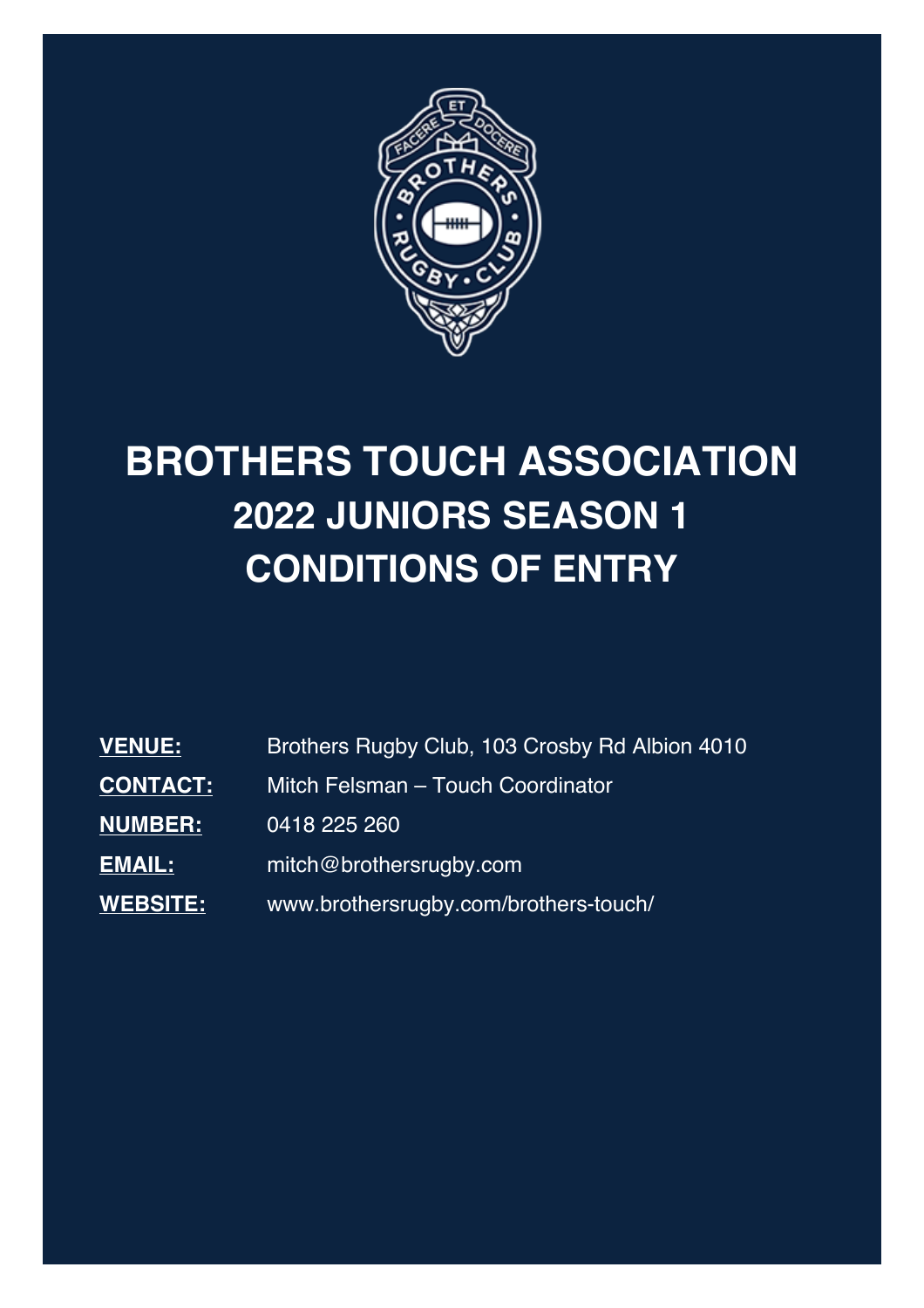Thank you for your interest in participating in our 2022 Junior competition.

Within this document you will find the Season 1 Conditions of Entry and registration instructions.

Whilst direct links are provided within this document, competition fixtures and results will also be available on our website.

To keep up to date with all our news, events and photos please follow our social media pages:

| <b>INSTAGRAM:</b> | @brotherstouchassociation         |
|-------------------|-----------------------------------|
| <b>FACEBOOK:</b>  | <b>Brothers Touch Association</b> |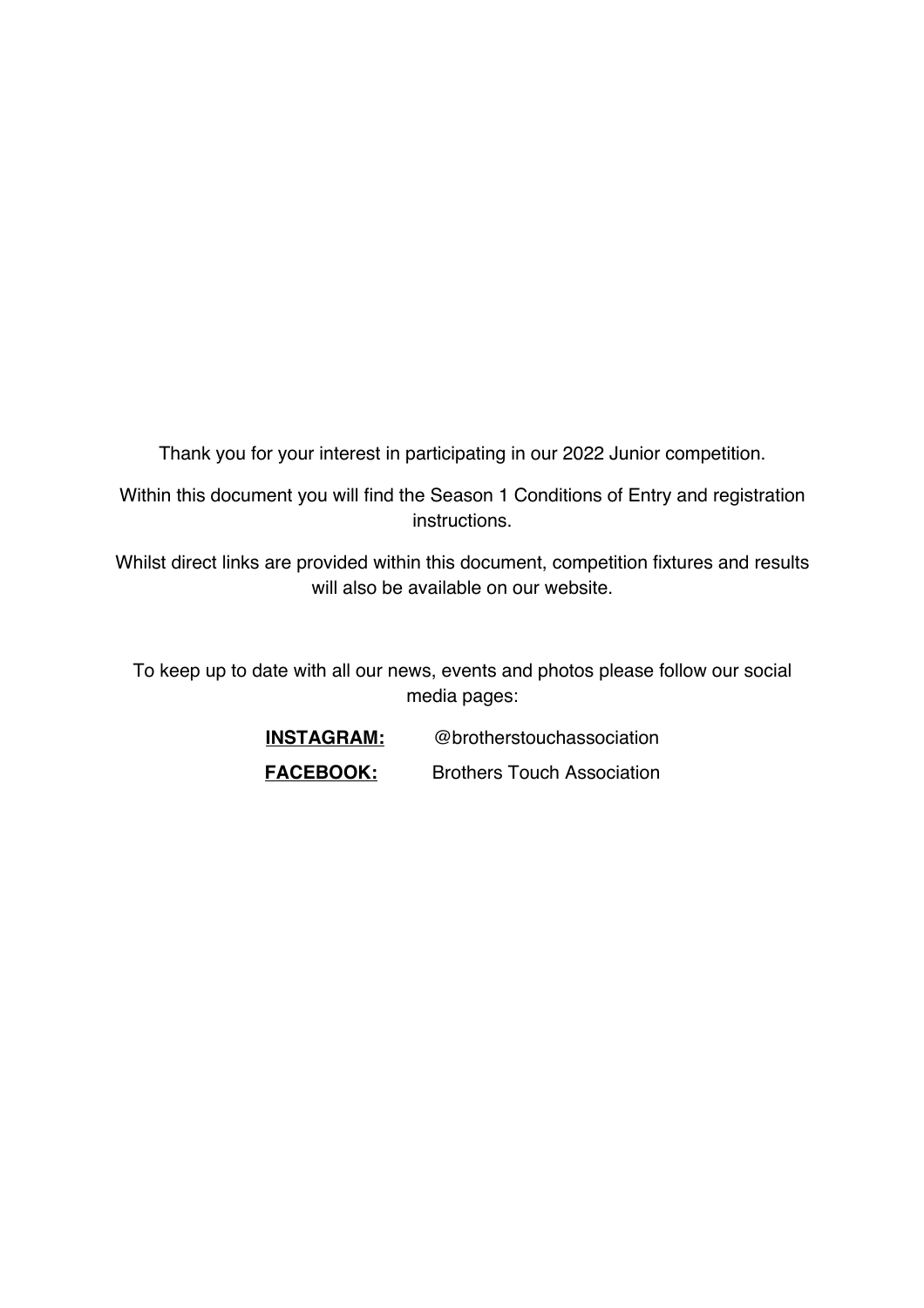# **Competition Fixtures and Results**

All Junior Touch Football competition fixtures and results are uploaded and updated by Touch Football to their website. Please refer to the following website weekly for your team's game times.

```
https://touchfootball.com.au/Competitions/Association/brothers-touch-association-
                         22650
```
If there are last minute changes or cancellations to fixtures, you will be advised via our social media channels.

# **Administration Service**

 $\frac{1}{2}$  ,  $\frac{1}{2}$  ,  $\frac{1}{2}$  ,  $\frac{1}{2}$  ,  $\frac{1}{2}$  ,  $\frac{1}{2}$  ,  $\frac{1}{2}$  ,  $\frac{1}{2}$  ,  $\frac{1}{2}$  ,  $\frac{1}{2}$  ,  $\frac{1}{2}$  ,  $\frac{1}{2}$  ,  $\frac{1}{2}$  ,  $\frac{1}{2}$  ,  $\frac{1}{2}$  ,  $\frac{1}{2}$  ,  $\frac{1}{2}$  ,  $\frac{1}{2}$  ,  $\frac{1$ 

#### **1. Information Services**

Brothers Touch will regularly update their website as well as posting any major announcements to Facebook and Instagram. The link on our website will redirect members to all draws/results/ladders. Team contacts may also be contacted via txt or phone call.

#### **2. Wet Weather**

Any cancellations due to wet weather will be posted on our Facebook and Instagram as early as possible as well as on our Facebook page. Emails will also be sent to all team contacts.

#### **3. Insurance Cover**

The Touch Football Australia Accident Insurance Scheme covers all players and officials who have met the insurance criteria of a TFA affiliated competition. Full details of the cover including claim forms are available on the TFA website https://touchfootball.com.au/tfa-insurance/ under Resources. Loss of income is not covered. Players are advised to consider the adequacy of the cover and decide whether to take out their own insurance. ALL injuries should be reported to competition admin by filling out an Incident Report Form.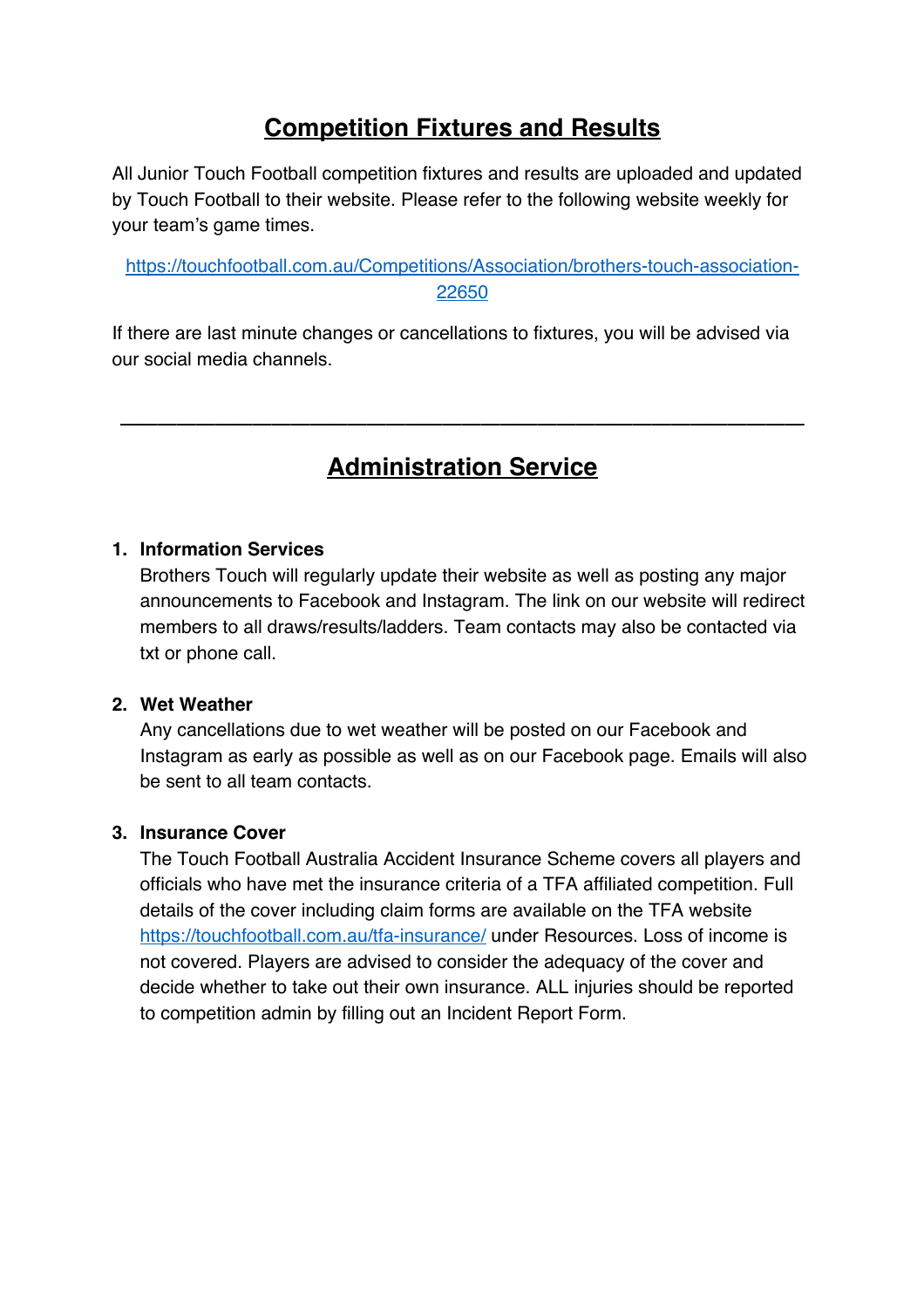# **Conditions of Entry**

 $\frac{1}{2}$  ,  $\frac{1}{2}$  ,  $\frac{1}{2}$  ,  $\frac{1}{2}$  ,  $\frac{1}{2}$  ,  $\frac{1}{2}$  ,  $\frac{1}{2}$  ,  $\frac{1}{2}$  ,  $\frac{1}{2}$  ,  $\frac{1}{2}$  ,  $\frac{1}{2}$  ,  $\frac{1}{2}$  ,  $\frac{1}{2}$  ,  $\frac{1}{2}$  ,  $\frac{1}{2}$  ,  $\frac{1}{2}$  ,  $\frac{1}{2}$  ,  $\frac{1}{2}$  ,  $\frac{1$ 

# **1. Nominations/Registrations**

# **a. Team Nomination**

If you have a full team of players that you wish to nominate, please nominate the team here.

https://profile.mysideline.com.au/register/compsearch/?criteria=Brothers%20T ouch%20Association%20- %20Brisbane&type=&activity=&gender=&agemin=&agemax=&comptype=&so

urce=touch-football

**Team Nominations close February 18th** 

# **b. Individual Registration**

**ALL PLAYERS** are to register through the following link; https://touchfootball.com.au/register-into-team/

- If players know the team they are nominating into (with the team contacts permission) they must search their team name and register into the team
- Players that are not yet in a team must search **BROTHERS JUNIOR** INDIVIDUAL REGISTRATIONS and then click the correct age division.

Individual Registrations will close February 18th

# **All teams will be required to appoint a Parent as a team contact**

# **2. Payment**

Payment will be accepted online at the time of registration via direct credit card.

Girls Season 1 Registration: \$150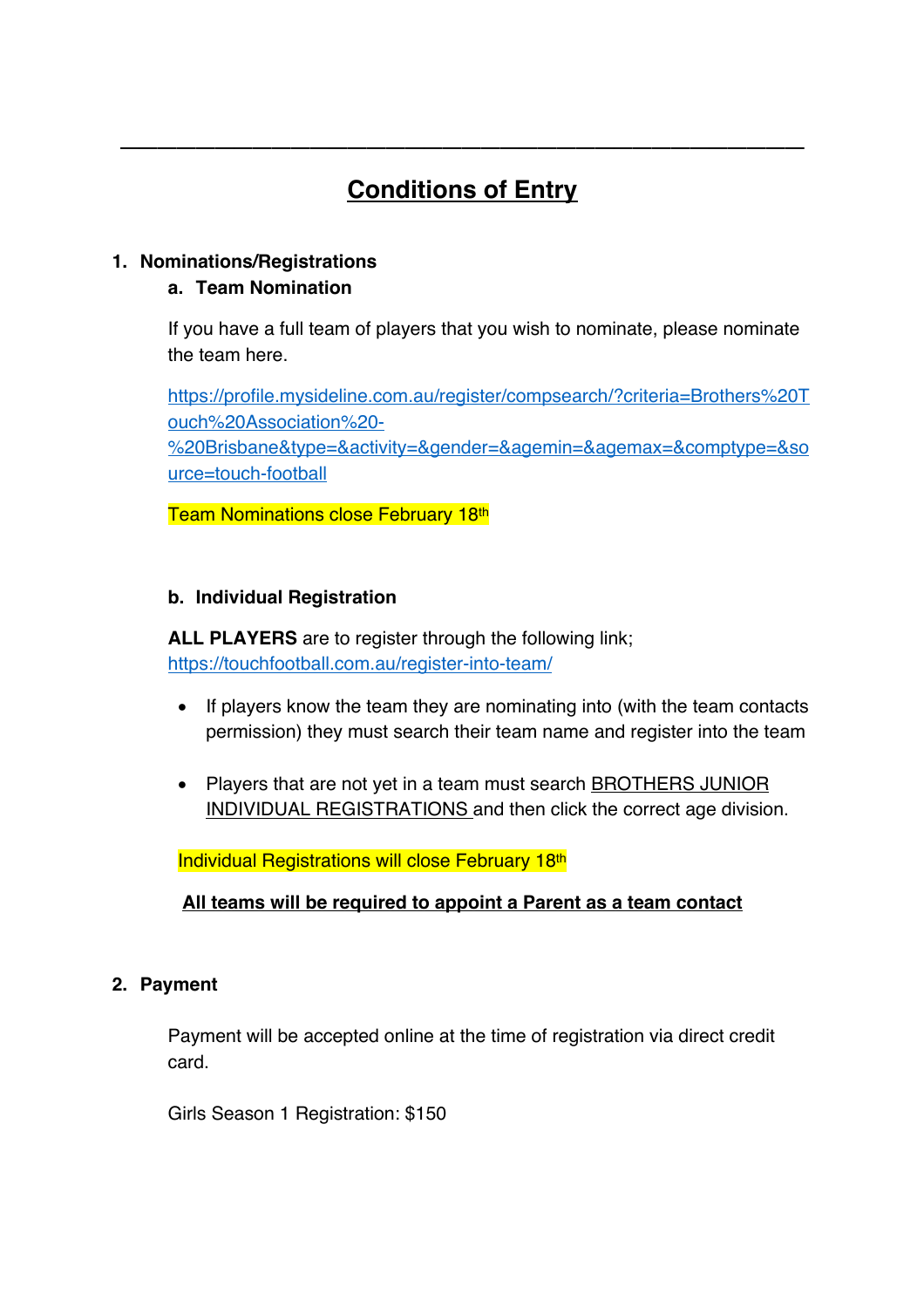#### **3. Season Dates**

| Girls R1    | March 1 <sup>st</sup> /March 4 <sup>th</sup>   |
|-------------|------------------------------------------------|
| Girls R2    | March 8th/March 11th                           |
| Girls R3    | March 15th/March 18th                          |
| Girls R4    | March 22 <sup>nd</sup> /March 25 <sup>th</sup> |
| Girls R5    | March 29th/April 1st                           |
| Girls R6    | April 19th/April 22nd                          |
| Girls R7    | April 26th/April 29th                          |
| Girls R8    | May 3rd/May 6th                                |
| Girls R9    | May 10th/May 13th                              |
| Girls R10   | May 17th/May 20th                              |
| Girls R11   | May 24th/May 27th                              |
| Girls R12   | May 31 <sup>st</sup> /June 12 <sup>th</sup>    |
| Grand Final | June 7 <sup>th</sup> / June 10 <sup>th</sup>   |

#### **4. Playing Night**

Girls Under 10s will play on Tuesday afternoons.

Girls Under 12s,14s, 16s and 18s will play on Friday afternoons.

#### **5. Player Sign-On**

Referees will be supplied with Team Sheets for every fixture. It is the responsibility of the captain and coach to ensure that the referee ticks off next to the attending player for that match. Due to COVID 19 protocols, we will not be enforcing the players to sign next to their own name.

# **6. Age Requirements/Divisions**

Under 10s – born on or after 1 January 2012 Under 12s – born on or after 1 January 2010 Under 14s – born on or after 1 January 2008 Under 16s – born on or after 1 January 2006 Under 18s – born on or after 1 January 2004

*\*If team numbers are limited in a certain age group, Brothers Touch may combine divisions for the purpose of a more substantial competition\* e.g., Girls 16s/18s*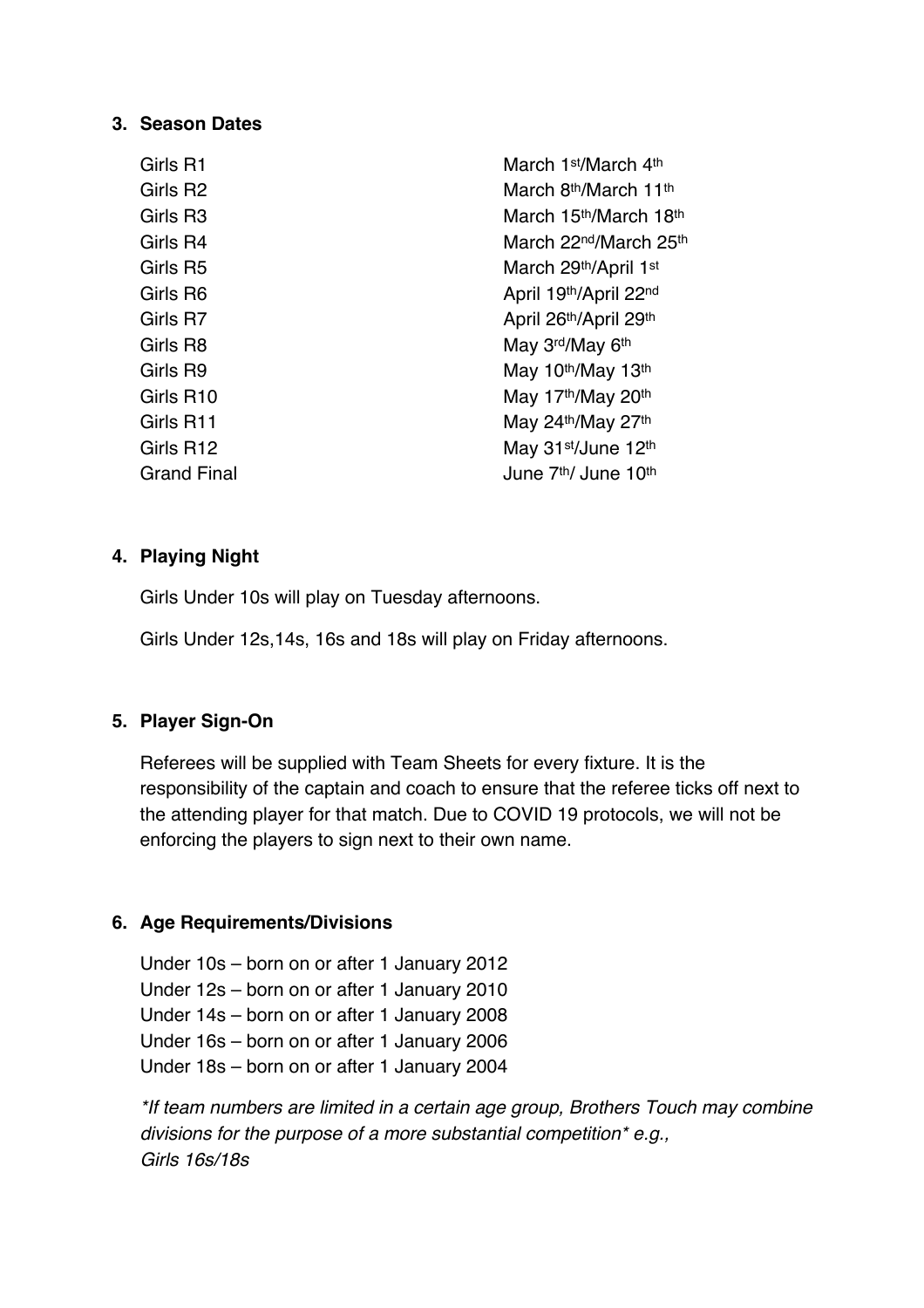# **7. Playing Attire**

**ALL GIRLS** players/teams must buy the common Brothers Touch Singlet. This singlet is reversable with Blue and White on one side and Pink and White on the other. According to the fixtures online, the 'Home Team' wears the Blue and White colours for that game and the 'Away Team' wears the Pink and White. These singlets are \$45 and able to be bought from the Brothers Junior Rugby Clubhouse.

# **8. Game Lengths and Time Slots**

#### **Tuesday Games**

Games will be 2 x 15 minutes halves with a 3-minute halftime break.

• 4:20pm (10s Girls)

#### **Friday Games**

Games will be 25mins straight. An approximate age group timeframe will be as below. Team nominations may make these times vary.

- 4:00pm (12s Girls)
- 4:35pm (12s Girls/14s Girls)
- 5:10pm (14s Girls)
- 5:45pm (16s Girls/18 Girls)

# **9. Coaching**

Coaches are allowed on the field for Under 10s only

# **10.Eligibility**

To be eligible for finals, a minimum of 5 round games must be played.

# **11.Forfeits**

If for any circumstance a team must forfeit, this must be notified to mitch@brothersrugby.com or 0418 225 260 at least 24 hours prior to the game.

#### **12.Blood Bin**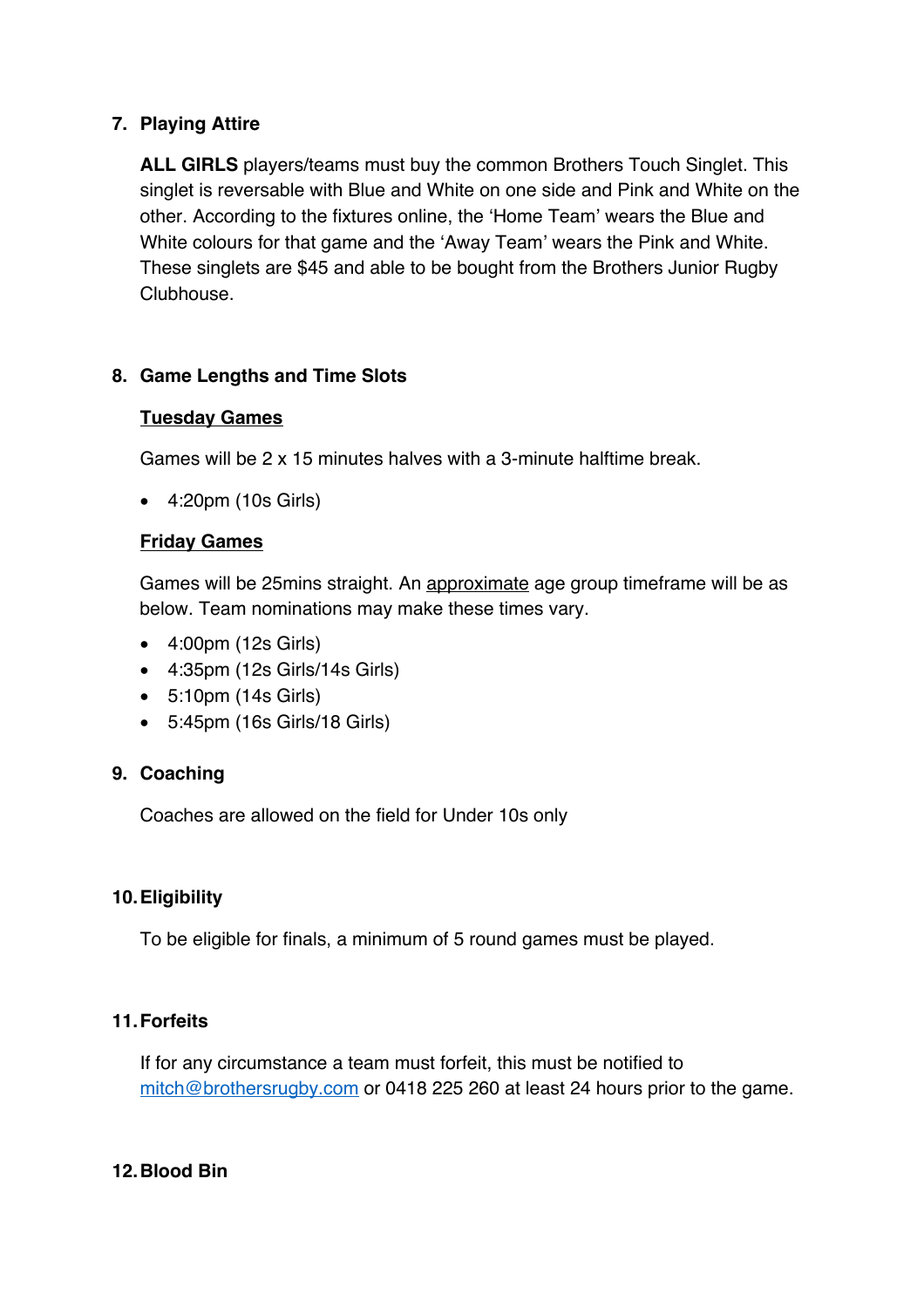Players who are bleeding are to take no further part in a game until the bleeding has stopped and all sign of blood has been cleaned. This also applies to blood on players clothing.

#### **13.Non-completion of game**

Should a game not be able to be completed other than by the referee calling it off due to player behaviour i.e., Storm, floodlight outage, etc. the following will apply;

- If the stoppage occurs after one half has been completed, the score at that time will apply and the game will not be replayed
- If the stoppage occurs before half time, the two teams may record the current score if they agree to (or a draw). Otherwise, the game will be replayed at a mutually acceptable time to both teams and the association.

# **14. Behaviour**

It is the responsibility of each team captain to ensure that both on and off field behaviour of their team members is to a standard expected by Brothers Touch Association. In the event of any confirmed reports to the contrary and, if such reports are sustained, Brothers Touch Association will take the strongest possible action against those players. Foul language will not be tolerated both on and off the field.

Brothers Touch also plays under the TFA Code of Conduct which can be found here;

**https://touchfootball.com.au/media/4772/code-of-coduct-mpp-2017-v2.pdf**

#### **15.Competition Rules**

This competition will be conducted under the current 8th edition rules.

The rulebook can be found here; **https://touchfootball.com.au/volunteer/8th-edition-rules/**